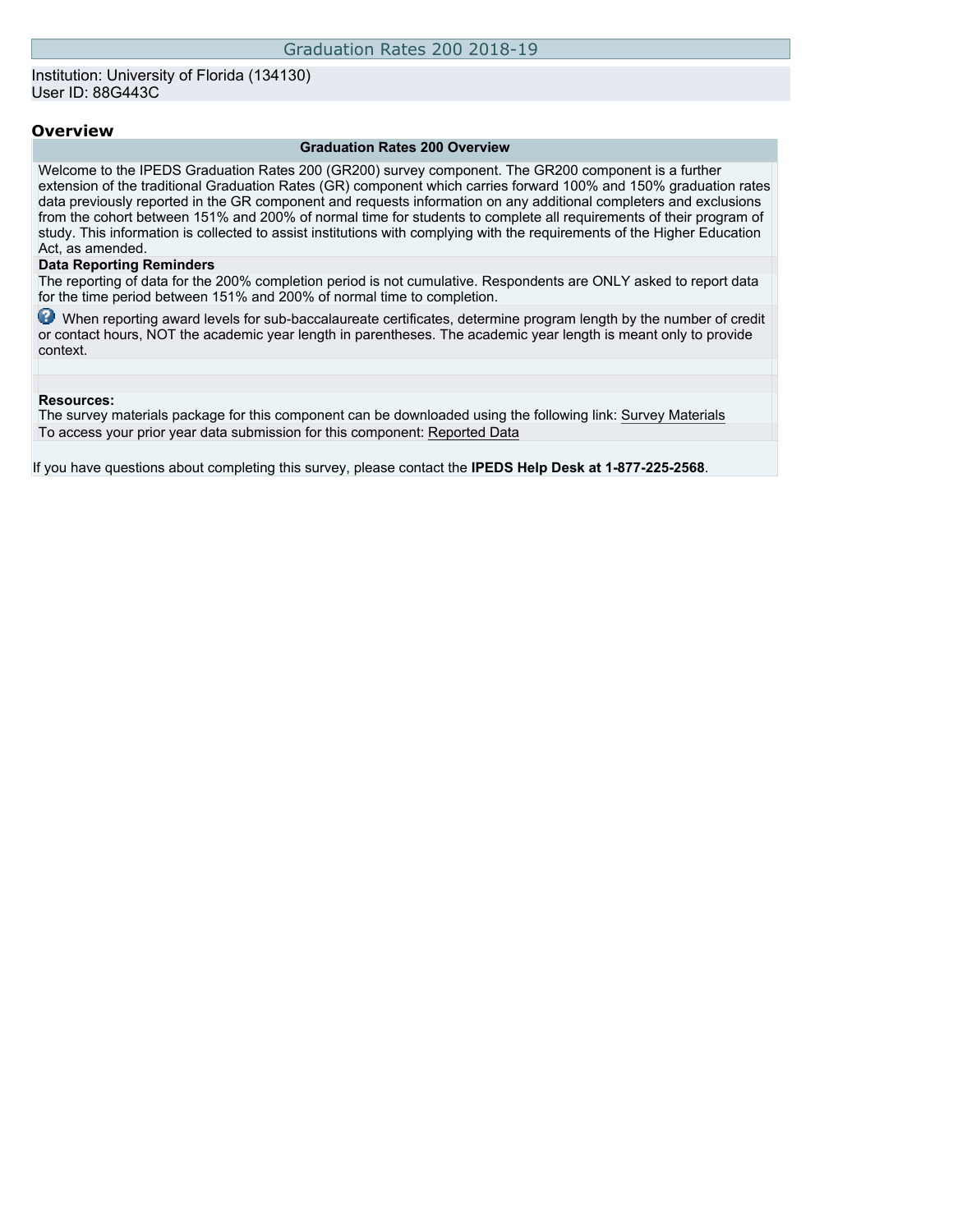# **Screening Question**

Your institution reported to the GR survey component as having the following number of students who did not complete, but were still enrolled at your institution:

# **Do you have students to report who, 1) received an award between 151% and 200% of the normal time to**

## **complete OR are still enrolled as of 200% of normal time?**

| $\Lambda$ No |  |
|--------------|--|
| $\odot$ Yes  |  |
|              |  |

 **55**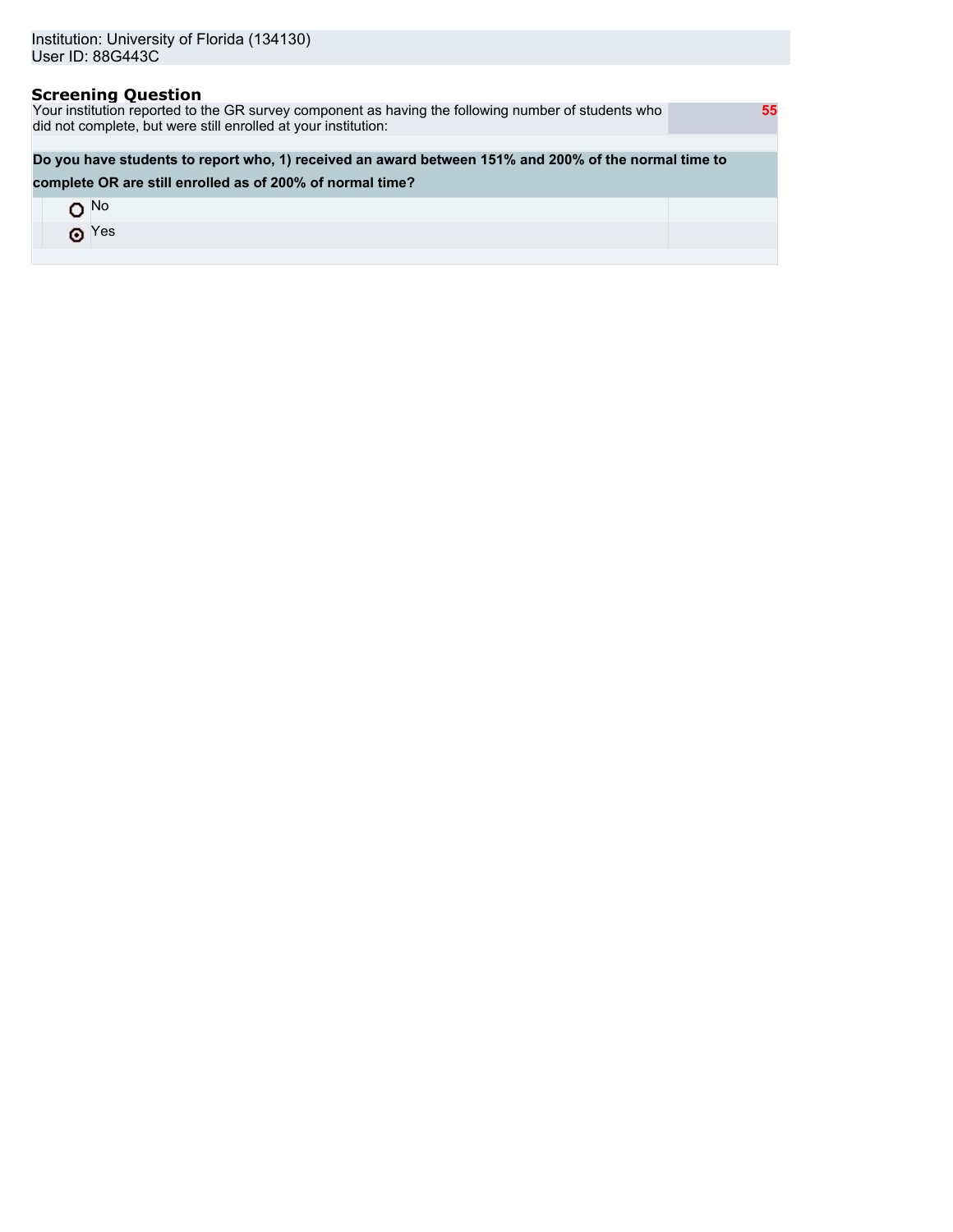# **Completers within 200%**

**For 4-year institutions, report on the 2010 cohort of full-time, first-time bachelor's or equivalent degree-seeking students.**

**Information for this cohort was originally reported by your institution in the 2016-17 IPEDS Graduation Rates survey component. The data on lines 1-5 are preloaded based on the information provided.**

|                                                                                                                            |       | <b>Graduation rates</b> |
|----------------------------------------------------------------------------------------------------------------------------|-------|-------------------------|
| 1 Revised cohort                                                                                                           | 6.349 |                         |
| 2 Exclusions within 150%                                                                                                   | 4     |                         |
| 3 Adjusted cohort 150%                                                                                                     | 6,345 |                         |
| 4 Number of students in the cohort who completed a bachelor's degree within 100% of<br>hormal time to completion           | 4,275 | 67                      |
| 5 Number of students in the cohort who completed a bachelor's degree within 150% of<br>normal time to completion           | 5,531 | 87                      |
| 6 Additional exclusions (between 151% and 200% of normal time)                                                             | 3     |                         |
| 7 Adjusted cohort 200% (line 3 - line 6)                                                                                   | 6,342 |                         |
| 8 Number of students in the cohort who completed a bachelor's degree between 151% and<br>200% of normal time to completion | 51    |                         |
| 9 Still enrolled as of 200% of normal time to completion                                                                   | 16    |                         |
| 10 Total completers within 200% of normal time (line 5 + line 8)                                                           | 5,582 | 88                      |

 $\bigoplus$  **You may use the space below to provide context for the data you've reported above. These context notes** 

**will be posted on the College Navigator website, and should be written to be understood by students and parents.**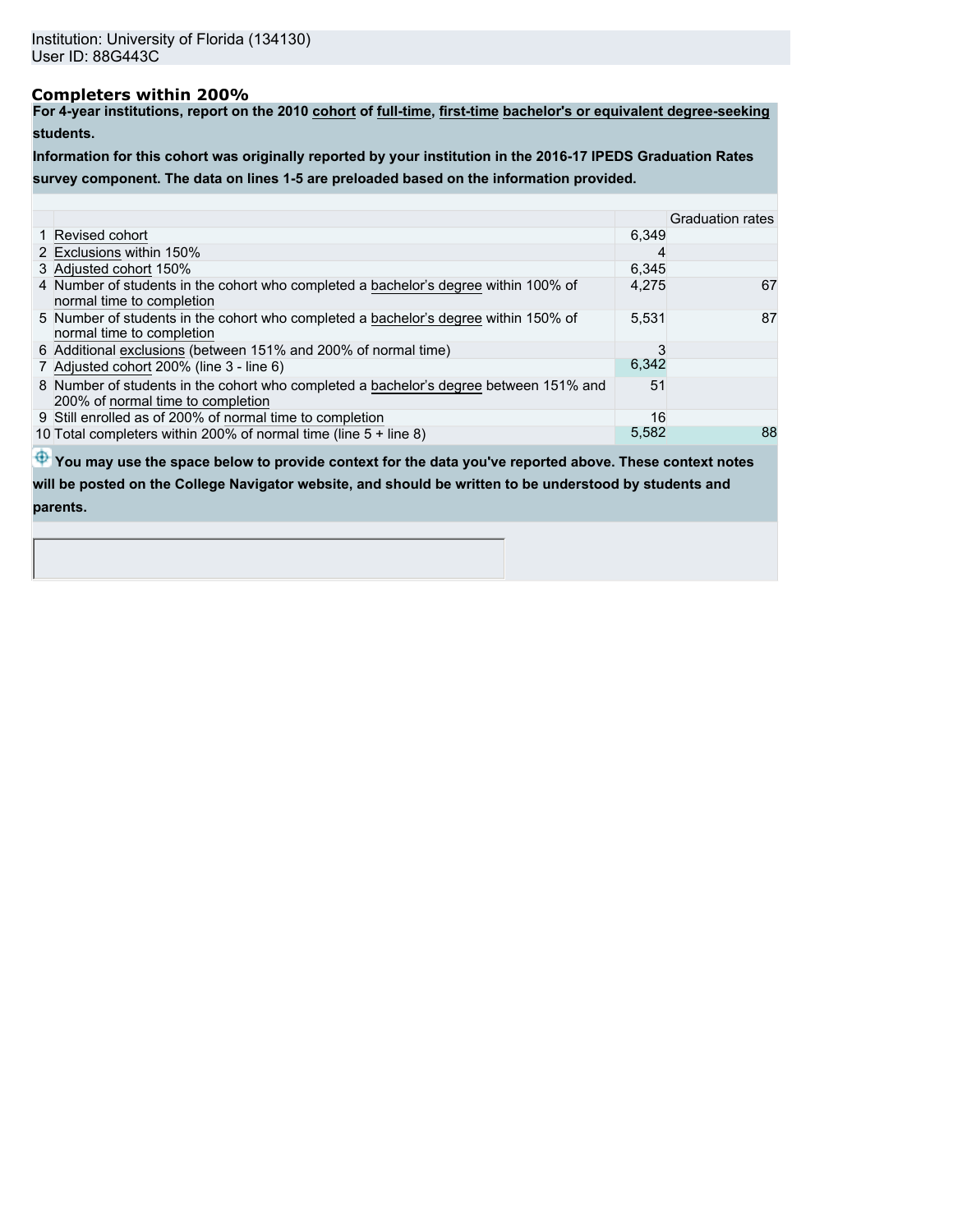# **Prepared by**

The name of the preparer is being collected so that we can follow up with the appropriate person in the event that there are questions concerning the data. The Keyholder will be copied on all email correspondence to other preparers. The time it took to prepare this component is being collected so that we can continue to improve our estimate of the reporting burden associated with IPEDS. Please include in your estimate the time it took for you to review instructions, query and search data sources, complete and review the component, and submit the data through the Data Collection System.

| Thank you for your assistance.                                                                                                    |                                         |  |                                                            |                      |            |                                            |  |  |  |  |
|-----------------------------------------------------------------------------------------------------------------------------------|-----------------------------------------|--|------------------------------------------------------------|----------------------|------------|--------------------------------------------|--|--|--|--|
|                                                                                                                                   |                                         |  |                                                            |                      |            |                                            |  |  |  |  |
| This survey component was prepared by:                                                                                            |                                         |  |                                                            |                      |            |                                            |  |  |  |  |
|                                                                                                                                   | Reyholder                               |  | <b>SFA Contact</b>                                         |                      |            | <b>HR Contact</b>                          |  |  |  |  |
|                                                                                                                                   | Finance Contact                         |  | Academic Library Contact                                   |                      |            | Other                                      |  |  |  |  |
|                                                                                                                                   | Name: Cathy Lebo                        |  |                                                            |                      |            |                                            |  |  |  |  |
|                                                                                                                                   | Email: clebo@aa.ufl.edu                 |  |                                                            |                      |            |                                            |  |  |  |  |
|                                                                                                                                   |                                         |  |                                                            |                      |            |                                            |  |  |  |  |
| How many staff from your institution only were involved in the data collection and reporting process of this<br>survey component? |                                         |  |                                                            |                      |            |                                            |  |  |  |  |
| 4.00 Number of Staff (including yourself)                                                                                         |                                         |  |                                                            |                      |            |                                            |  |  |  |  |
|                                                                                                                                   |                                         |  |                                                            |                      |            |                                            |  |  |  |  |
| How many hours did you and others from your institution only spend on each of the steps below when                                |                                         |  |                                                            |                      |            |                                            |  |  |  |  |
| responding to this survey component?                                                                                              |                                         |  |                                                            |                      |            |                                            |  |  |  |  |
|                                                                                                                                   |                                         |  |                                                            |                      |            |                                            |  |  |  |  |
| Exclude the hours spent collecting data for state and other reporting purposes.                                                   |                                         |  |                                                            |                      |            |                                            |  |  |  |  |
| <b>Staff member</b>                                                                                                               | <b>Collecting Data</b><br><b>Needed</b> |  | <b>Revising Data to Match</b><br><b>IPEDS Requirements</b> | <b>Entering Data</b> |            | <b>Revising and</b><br><b>Locking Data</b> |  |  |  |  |
| Your office                                                                                                                       | 3.00 hours                              |  | 4.00 hours                                                 |                      | 2.00 hours | 4.00 hours                                 |  |  |  |  |
| <b>Other offices</b>                                                                                                              | 2.00 hours                              |  | 4.00 hours                                                 | 0.00 hours           |            | 0.00 hours                                 |  |  |  |  |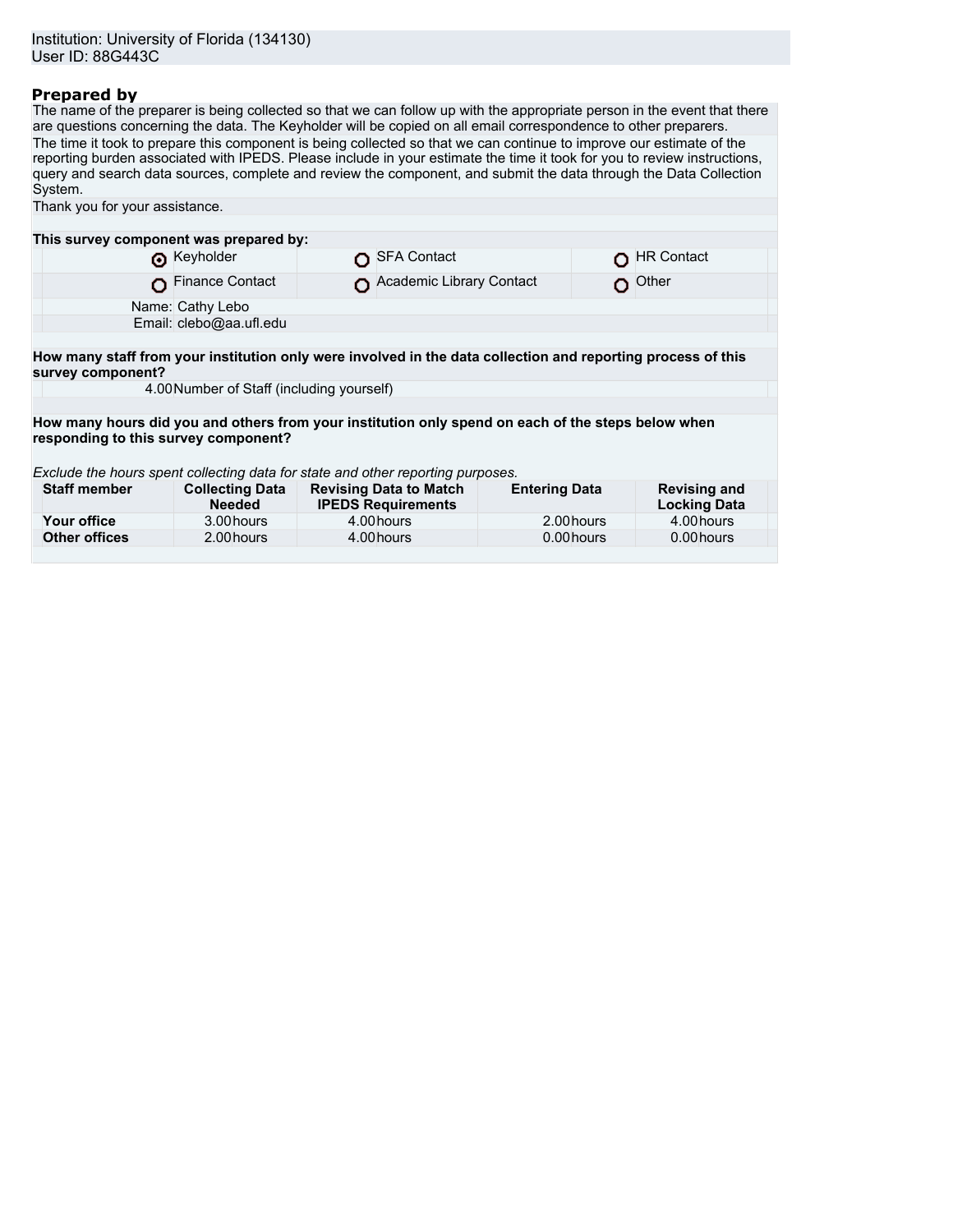# **Summary**

# **2018 IPEDS Graduation Rate 200% Component Data Summary**

IPEDS collects important information regarding your institution. All data reported in IPEDS survey components become available in the IPEDS Data Center and appear as aggregated data in various Department of Education reports. Additionally, some of the reported data appears specifically for your institution through the College Navigator website and is included in your institution's Data Feedback Report (DFR). The purpose of this summary is to provide you an opportunity to view some of the data that, when accepted through the IPEDS quality control process, will appear on the College Navigator website and/or your DFR. College Navigator is updated approximately three months after the data collection period closes and Data Feedback Reports will be available through the [Data Center](https://nces.ed.gov/ipeds/use-the-data) and sent to your institution's CEO in November 2018.

Please review your data for accuracy. If you have questions about the data displayed below after reviewing the data reported on the survey screens, please contact the IPEDS Help Desk at: 1-877-225-2568 or ipedshelp@rti.org.

| Bachelor's degree graduation rates<br>within 4 years, 6 years, and 8 years - Cohort year 2010 |     |  |  |
|-----------------------------------------------------------------------------------------------|-----|--|--|
| 4-year graduation rate                                                                        | 67% |  |  |
| 6-year graduation rate                                                                        | 87% |  |  |
| 8-year graduation rate                                                                        | 88% |  |  |